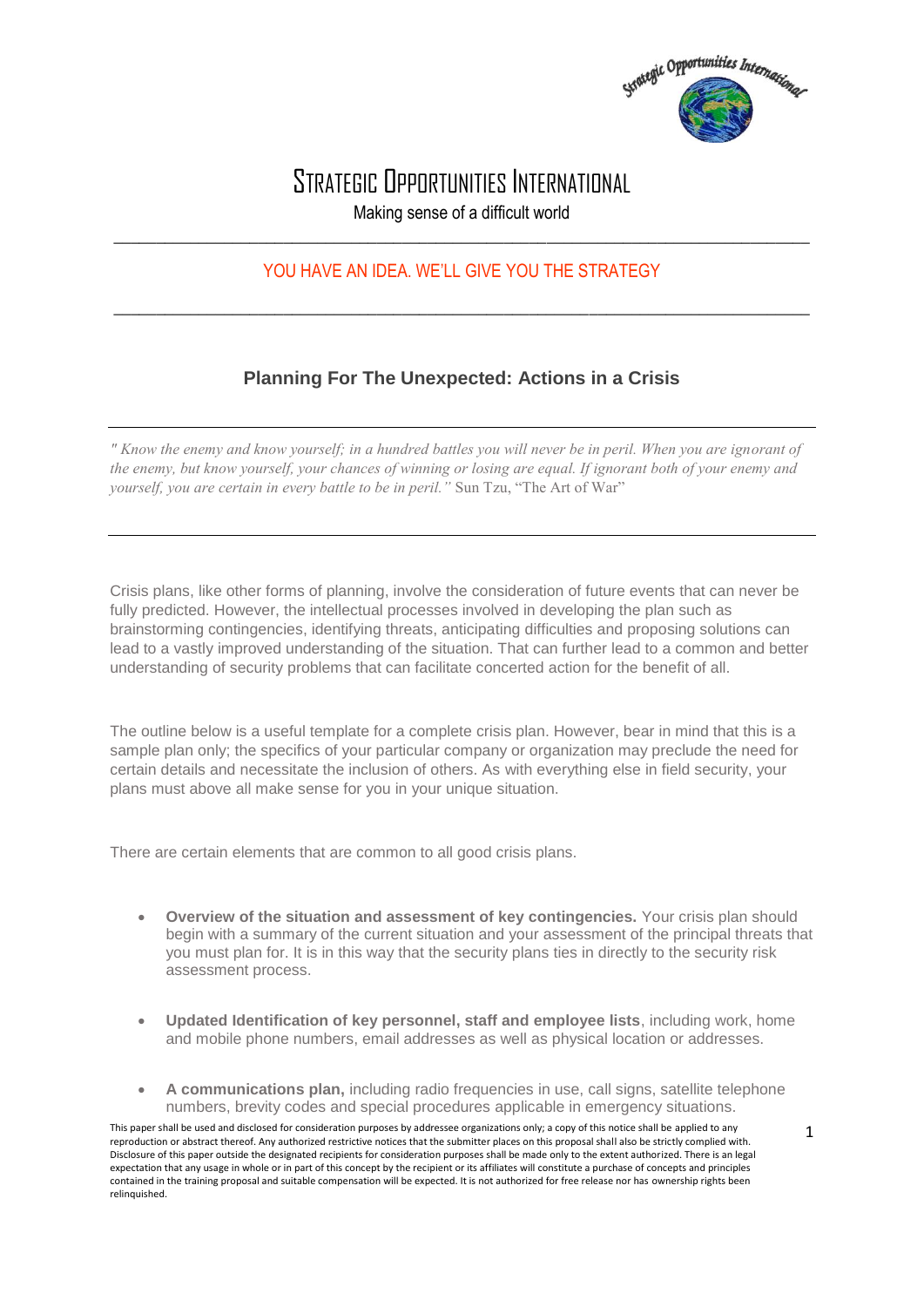

- **Evacuation plans and procedures**. Strictly speaking, evacuation is one type of contingency. Its importance is such that it should be considered an indispensable part of any crisis plan, however. There are several things that the evacuation plan must address:
	- o **The evacuation destination.** A primary evacuation route and destination and at least one alternate should be identified.
	- o **Means of evacuation** (i.e., company or privately owned vehicles, chartered aircraft, partnership arrangements, etc).Again, there should ideally be a primary and alternate means established.
	- o **Location of Emergency Center**. It should normally be in a well protected location and equipped with supplies including computers, telecommunications equipment, extra food, water and medical supplies.
	- o **Concentration point(s).** These are safe areas where senior staff and employees will assemble in preparation for movement to the evacuation point.
	- o **Safe points.** The plan may further identify safe points in the city where senior staff and employees are instructed to go in the event of major disturbances such as rioting or attack; they may be the same as concentration points.
- **Medical evacuation (MEDEVAC).** Offices should have a plan for how an injured or sick staff member can be safely and rapidly evacuated. Ideally this should include an agreement in writing with the provider of emergency medical and transportation services.
- **Procedures for other contingencies**. Specific information and actions should be included for the major contingencies identified in the crisis plan; these may include armed attack, violent demonstrations, intruders, fire, natural disasters and others.
- **Maps.** Crisis plans should include appropriate maps of the country or region, showing evacuation routes, and the town or city, showing the location of UN and other critical offices, airports, ports, and hospital facilities among other features. A city map showing the location of staff residences and security warden zones should also be included.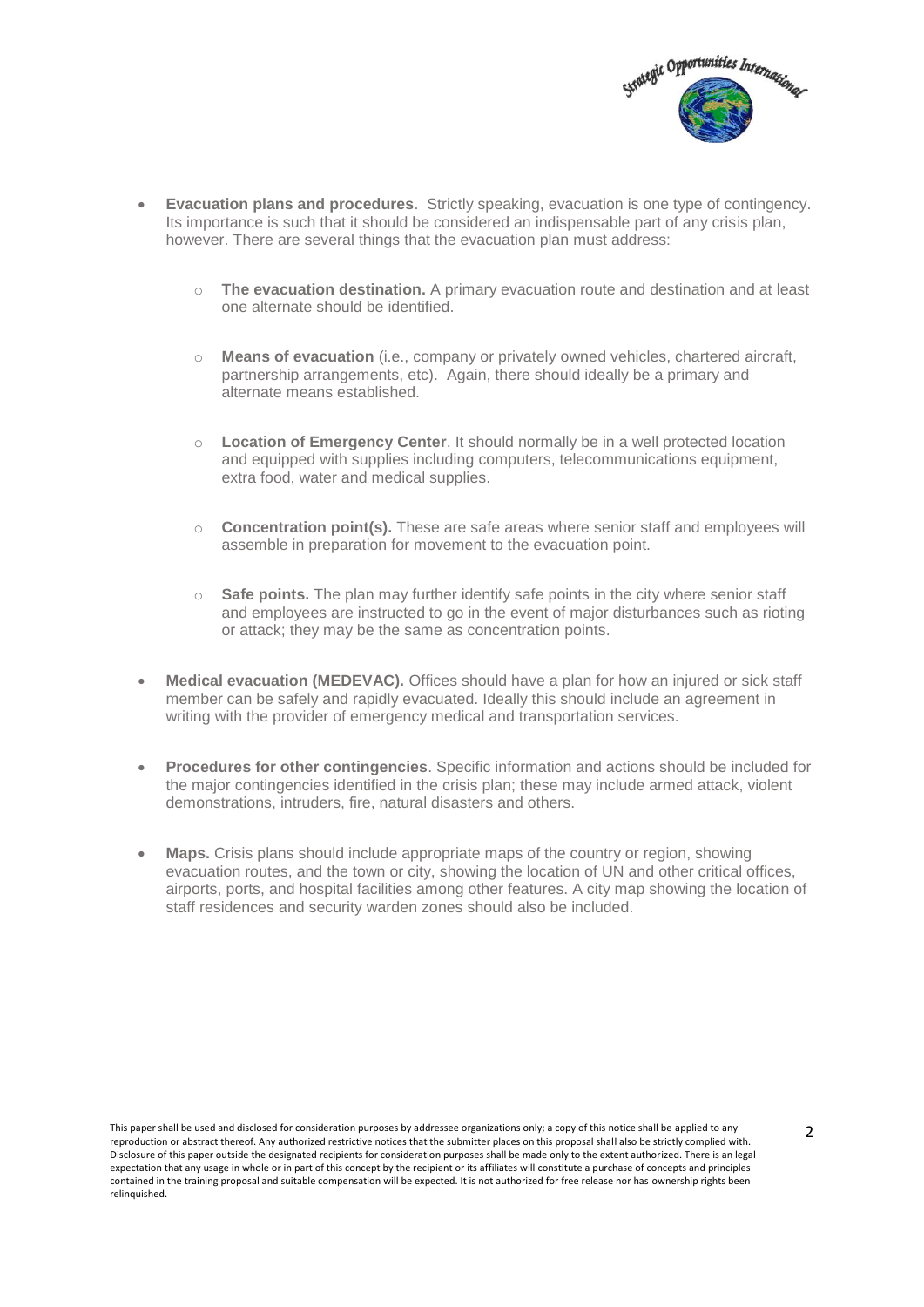

Below is a sample outline of a generic simplified crisis plan that you can use as a tool in creating your own security plan. You will notice that the body of the plan is kept to a bare minimum, with most of the specific details included in annexes.

# **Template 1: General Crisis Plan Format**

- I. Introduction
	- A. Purpose of the plan
	- B. Situation
		- 1. General description
		- 2. Identification of principal contingencies of concern
- II. Identification of key personnel in the country security system (Designated focal point(s), and host nation law enforcement and first-response emergency points of contact)
- III. Emergency and evacuation
	- A. Locations of safe haven(s)
	- B. Means of movement there (alternate and backup)
	- C. Location of Emergency Center *(This may be in a designated room of a local UN run facility, Red Cross or Red Crescent, a local government facility, the office of a partner agency).*
	- D. Location of Concentration Point(s)

#### **Annexes:** *possible topics include but are not limited to*

- A. Crisis Management Team contact list: Name/Off & Home Telephone, Cellular & Fax numbers
- B. Safe haven Points of Contact: Name/Off & Home Telephone, Cellular & Fax numbers
- C. Communications
	- 1. If radios are in use: frequencies in use (regional and national; HF, VHF, UHF)
	- 2. Call Sign List and brevity codes
	- 3. Satellite Telephone Numbers: Designated Official, other Agencies
- D. List of vehicles available for use in crisis
- E. Hostage incident management plan
- F. Safe haven response plan
- G. Medevac plan
- H. Natural Disaster Plan (as required)
- I. Other specific contingency plans (as identified in I.B.2. above)
- J. Sub- or field-office crisis plans (or specific details of plans, as applicable and necessary)
	- 1. Sub-office A
	- 2. Sub-office B
- K. Staff Lists: national and international staff
- L. Maps
	- 1. Country: identify company or organizational offices, airports, ports,
	- 2. City: identify company or organizational offices, airports, ports, hospitals

This paper shall be used and disclosed for consideration purposes by addressee organizations only; a copy of this notice shall be applied to any reproduction or abstract thereof. Any authorized restrictive notices that the submitter places on this proposal shall also be strictly complied with. Disclosure of this paper outside the designated recipients for consideration purposes shall be made only to the extent authorized. There is an legal expectation that any usage in whole or in part of this concept by the recipient or its affiliates will constitute a purchase of concepts and principles contained in the training proposal and suitable compensation will be expected. It is not authorized for free release nor has ownership rights been relinquished.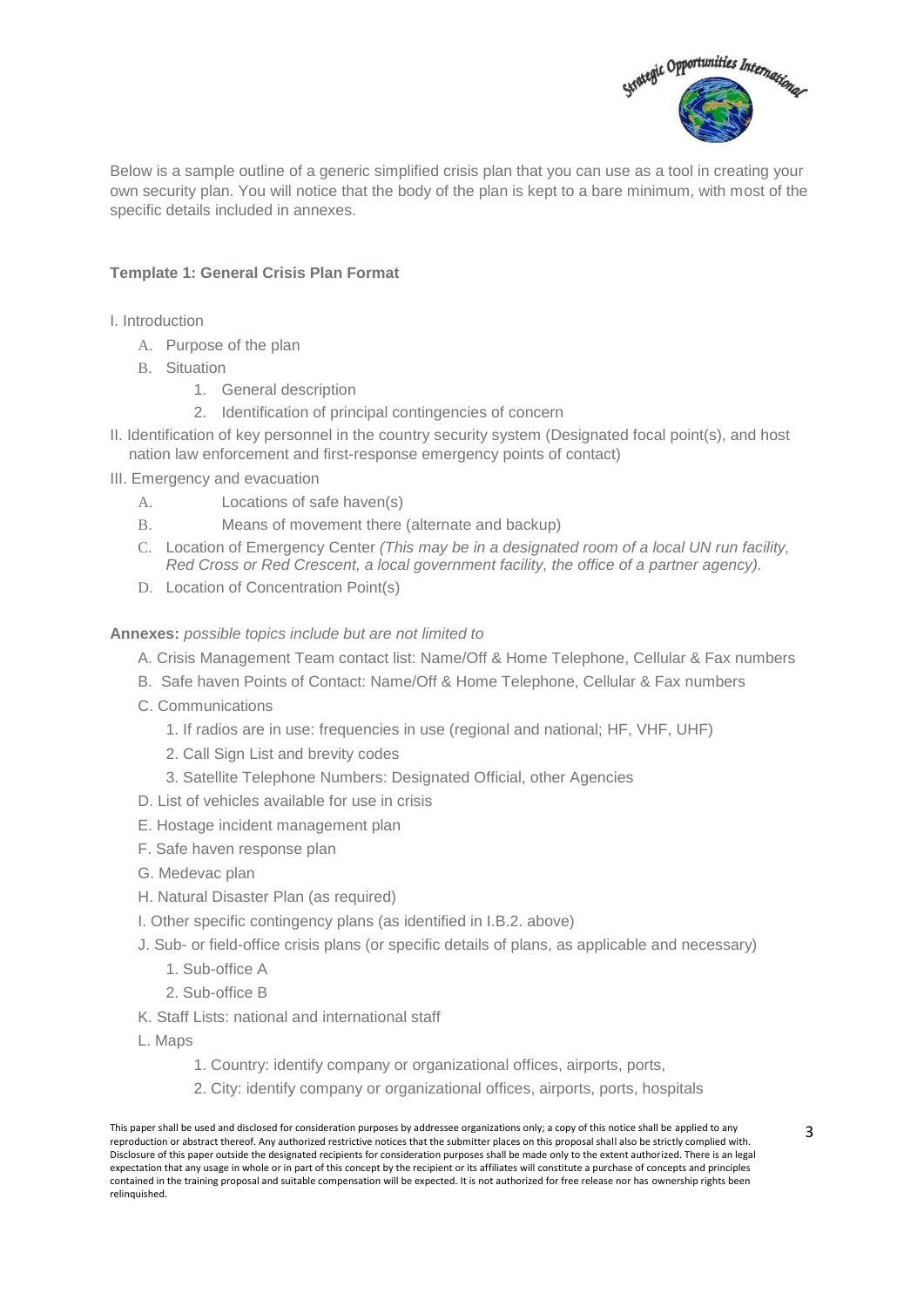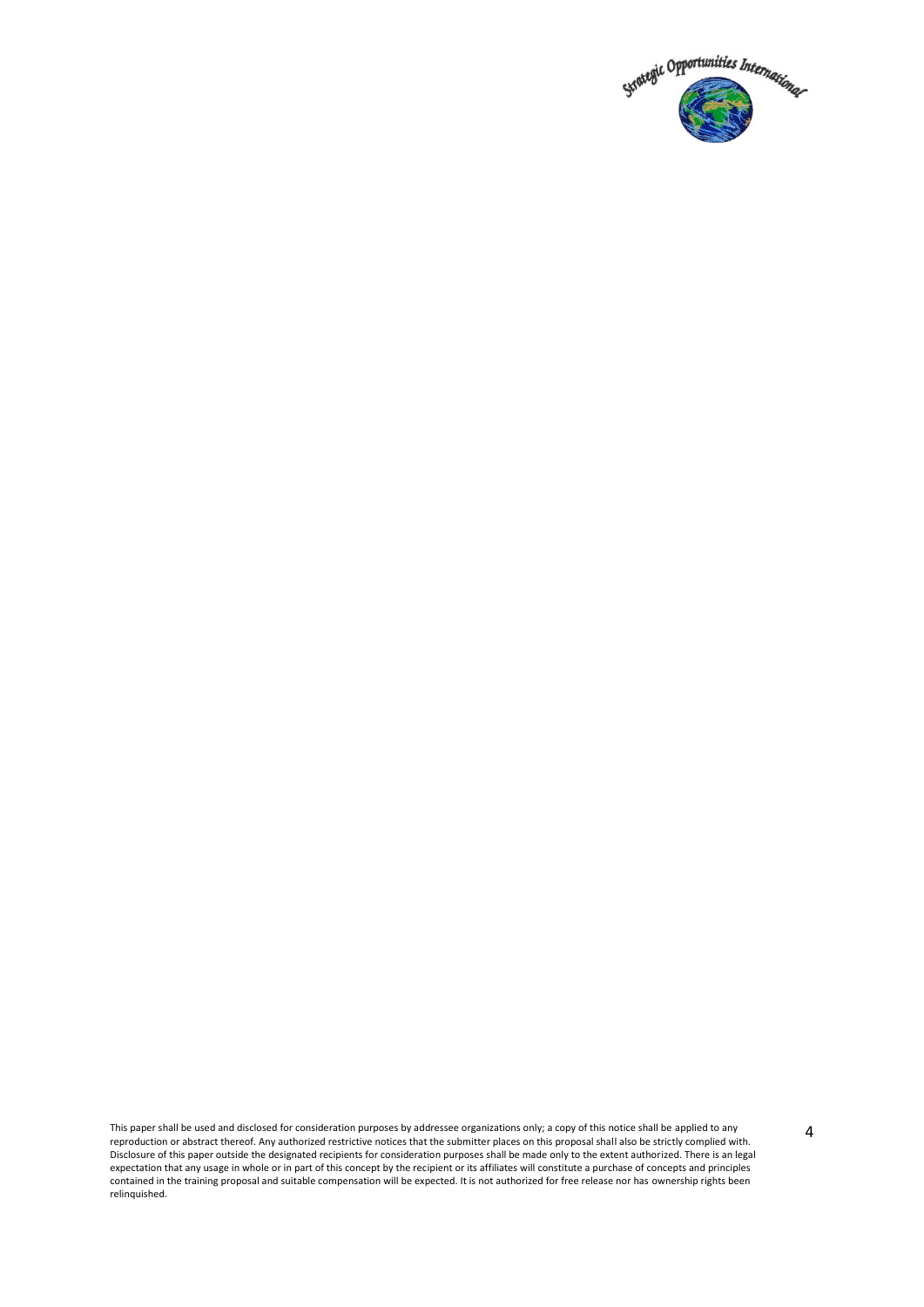

# **Template 2: Security Plan Template**

# **1. OVERVIEW**

- 1.1 Introduction
- 1.2 Safety and Security Responsibility
- 1.3 Safety and Security Focal Person
- 1.4 Safety and Security Committee
- 1.5 Safety and Security Plan
- 1.6 Current Threats
- 1.7 Current Risk Rating
- 1.8 Safety and Security Planning Assessment

#### **2 - CRISIS MANAGEMENT**

- 2.1 Crisis Management Team
- $2.1.1 Training$
- 2.2 Death or Serious Injury of Staff Member
- 2.3 Staff Member Abduction
- 2.4 Staff Member Assault
- 2.5 Staff Member Arrest or Detention
- 2.6 Vehicle Accident (Death or Serious Injury of Non-Staff Member)
- 2.7 Evacuation/Relocation/Hibernation
- 2.8 Medical Evacuation
- 2.9 Natural Disasters
- 2.10 Theft, Fraud or Embezzlement (Significant Amounts)
- 2.11 Continuity of Operations
- 2.12 Civil Unrest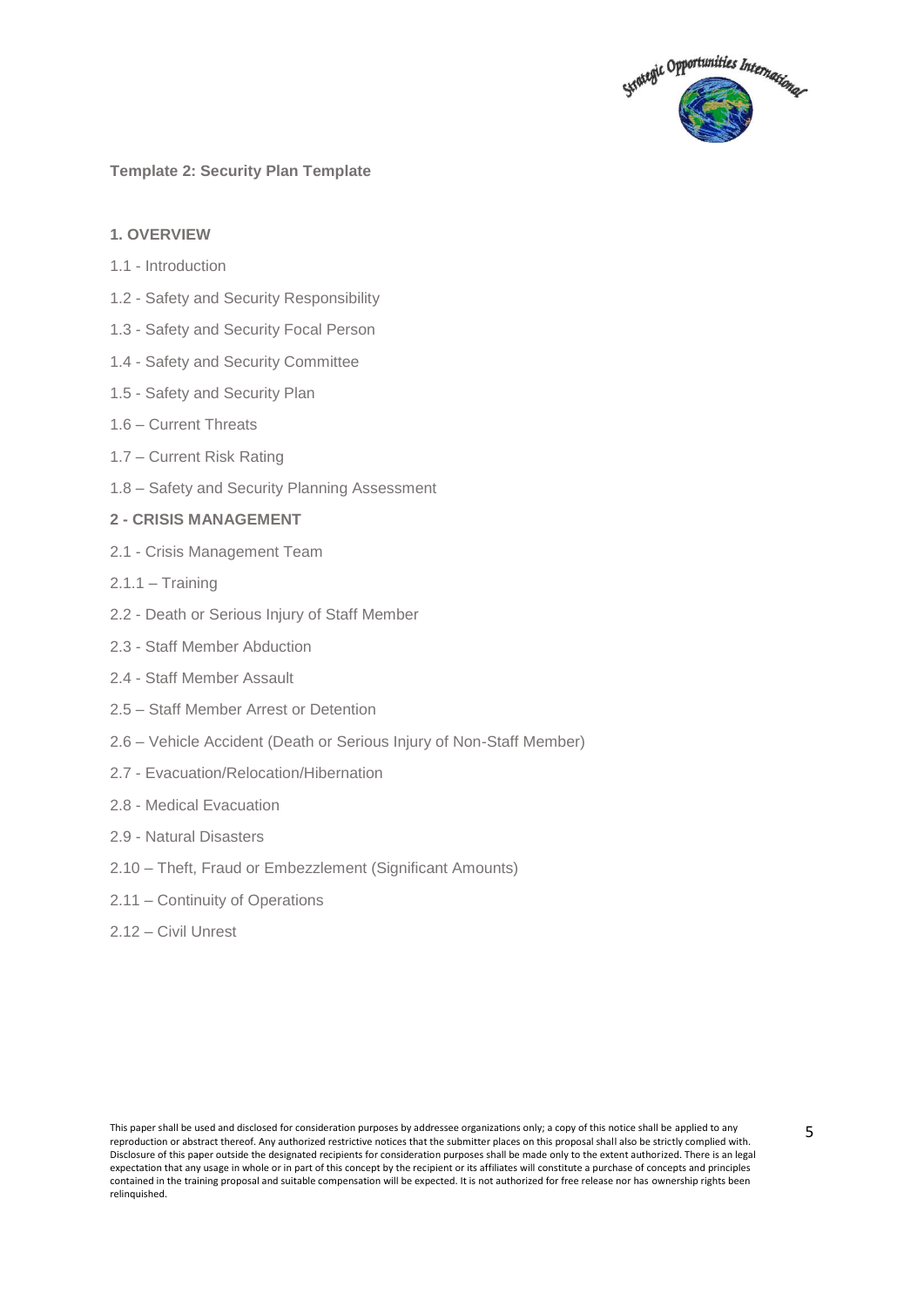

# **3 - FACILITIES**

- 3.1 Your Office Facilities
- 3.2 Facilities Security and Access
- 3.2.1 Key Policy
- 3.2.2 Staff After Hours Policy
- 3.2.3 Visitor Policy
- 3.2.4 Changing Locks and Access Codes
- 3.2.5 Alarm Systems
- 3.3 Facilities Safety
- 3.3.1 Your Office Evacuation Plan
- 3.3.2 Telephone Bomb Threats
- 3.4 Fire and Electrical Safety
- 3.4.1 Fire extinguishers
- 3.4.2 Smoke detectors
- 3.4.3 Smoking areas
- 3.4.4 Space heaters
- 3.4.5 Electrical safety
- 3.4.6 Fire and Electrical Safety Inspections
- 3.5 Facility Medical Emergencies
- 3.5.1 Response
- 3.5.2 First Aid Kits
- 3.6 Facility Site Selection
- 3.7 Facility Safety and Security Assessment

# **4 - TRANSPORTATION**

- 4.1 Your Office Vehicles
- 4.2 Vehicle Use Policies
- 4.3 Passenger Policies
- 4.4 Seat Belt Policy
- 4.5 Vehicle Maintenance and Inspection Schedule
- 4.6 Minimum Vehicle Equipment
- 4.7 Accident Procedures
- 4.8 Insurance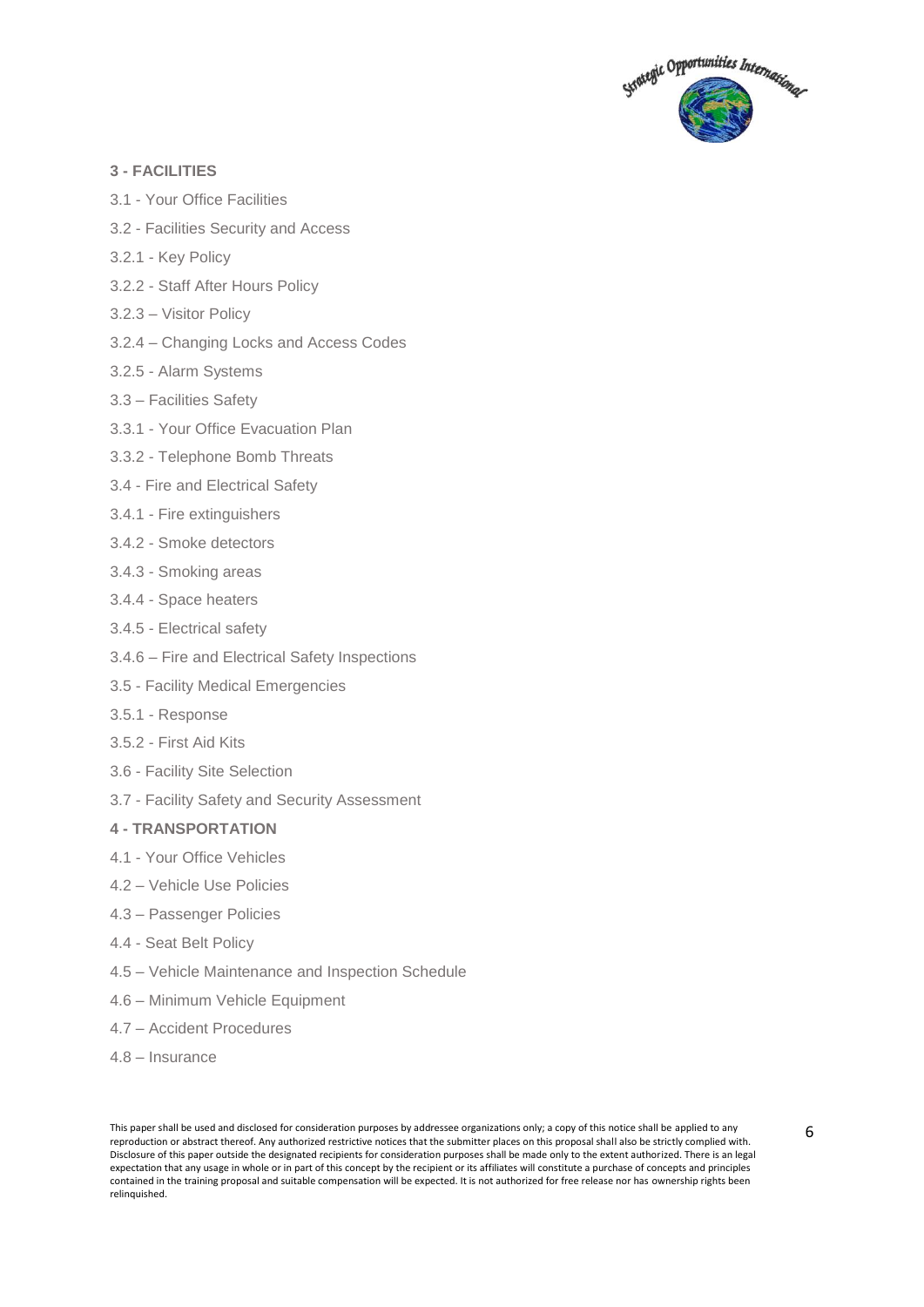

#### **5 - COMMUNICATION**

- 5.1 Types of Communication Systems
- 5.2 Warden System/Phone Tree
- 5.3 Communications Assessment

#### **6 - INFORMATION**

- 6.1 Information
- 6.1.1 Information Classification
- 6.1.2 Information Storage
- 6.1.3 Information Security
- 6.2 Incident Reporting
- 6.3 Computers and Networks
- 6.4 Information Assessment

# **7 - PERSONNEL**

- 7.1 Key Staff Contact List
- 7.2 Safety and Security Briefings
- 7.3 Staff Health
- 7.3.1 Vaccinations
- 7.3.2 Insurance/Healthcare
- 7.3.3 Flu Pandemic
- 7.3.4 Training
- 7.3.5 Stress Management
- 7.4 Staff Safety and Security Training
- 7.5 Record of Emergency Data (RED)
- 7.6 Hiring and Termination Policies
- 7.7 Alcohol and Drug Policy
- 7.8 Staff Movement
- 7.9 Visiting Staff or Consultants
- 7.10 Guards
- 7.11 Personnel Assessment
- **Appendix A – Current Threats**
- **Appendix B – Risk Ratings**
- **Appendix C – Evacuation/Relocation/Hibernation Plans**
- **Appendix D – Medical Evacuation Plan**